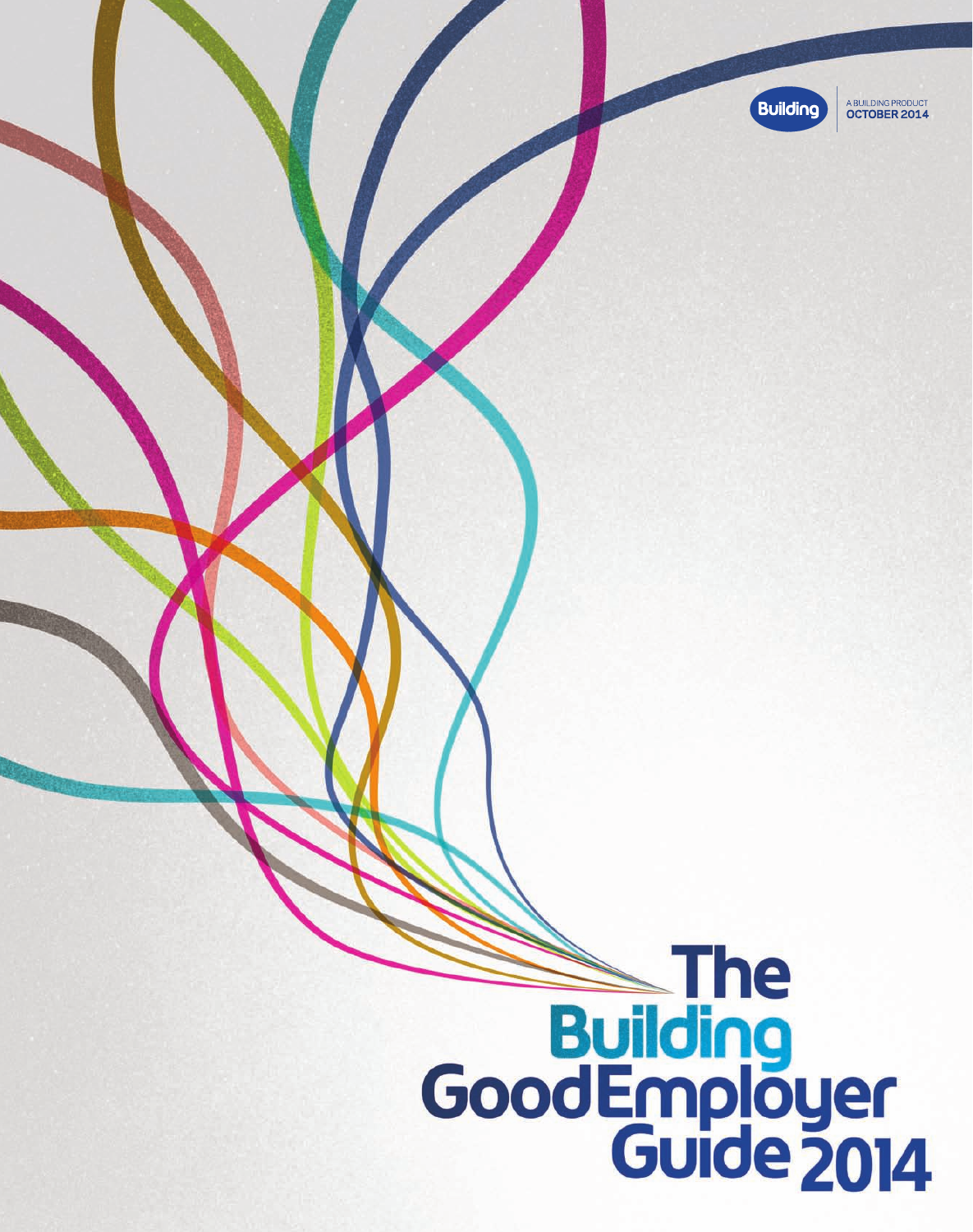# **Contents**

**Training hours** 

**Pension**

Q



**Female non-administrative staff Staff from non-white ethnic background Chance to work abroad Enhanced paternity benefits** 

Pensions: Comb: combination pension, DCSP: defined contribution stakeholder pension, GPP: group personal pension, MP: money purchase, PP: personal pension. NC: Non contributory, C: Contributory